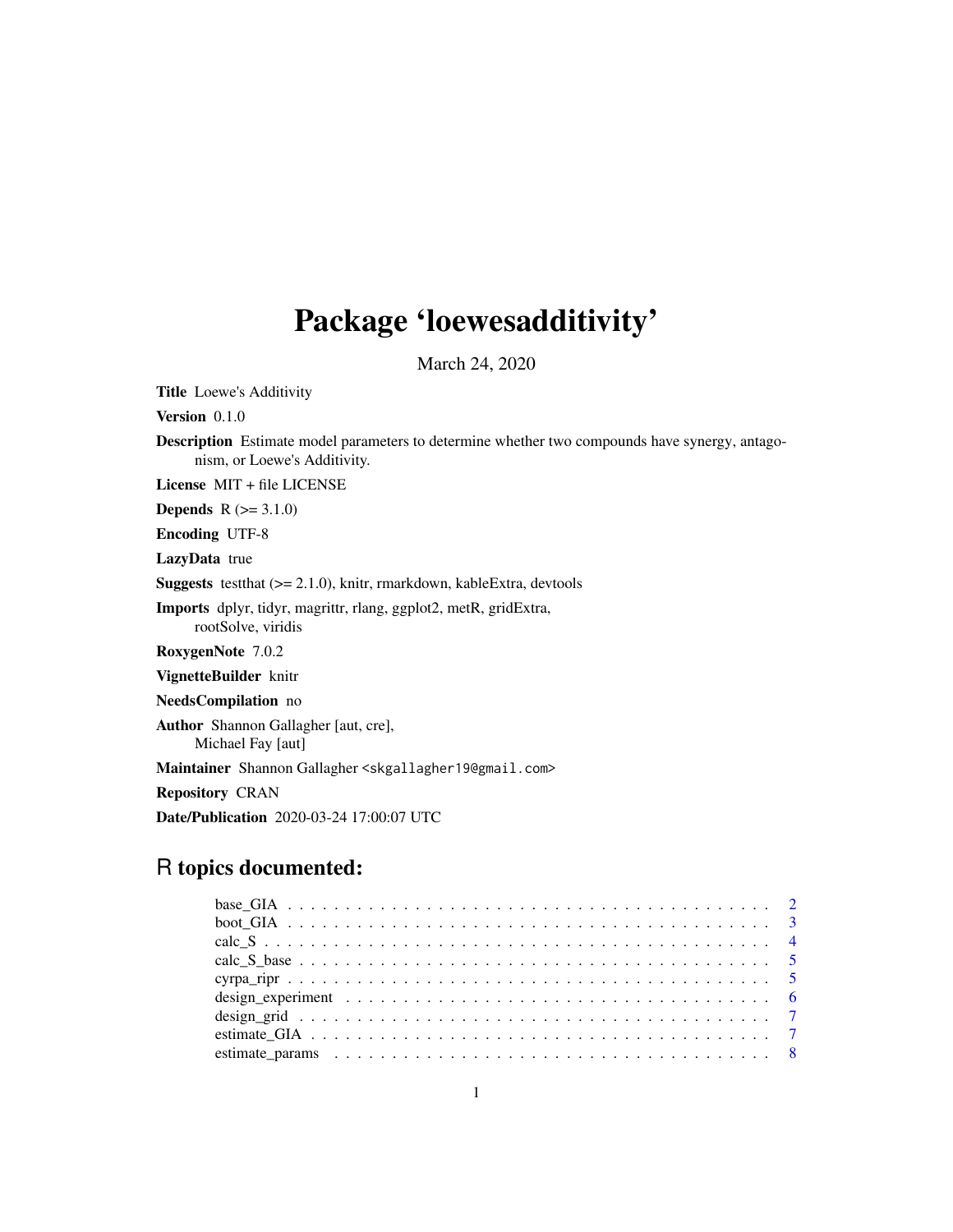<span id="page-1-0"></span>

| Index |  |
|-------|--|
|       |  |
|       |  |
|       |  |
|       |  |
|       |  |
|       |  |
|       |  |
|       |  |
|       |  |
|       |  |

base\_GIA *Estimate GIA according to the base model*

# Description

Estimate GIA according to the base model

# Usage

base\_GIA(model\_params, dose\_A, dose\_B, fn\_list = NULL)

#### Arguments

| model_params | named vector of parameters to be used in function. Specifically, the named pa-<br>rameters must be "beta_A", "beta_B", "gamma_A", "gamma_B", "tau_1", and<br>"tau 2". See details for more info. |
|--------------|--------------------------------------------------------------------------------------------------------------------------------------------------------------------------------------------------|
| dose_A       | numeric vector of doses (e.g. mg/mL) of dose_A                                                                                                                                                   |
| dose_B       | numeric vector of doses (e.g. mg/mL) of dose_B                                                                                                                                                   |
| fn_list      | NULL                                                                                                                                                                                             |

# Value

estimated GIA for each combination of dose A and dose B

#### Details

The equation is given in full as follows. The GIA  $(\%)$  is given a as a function of the model parameters and the doses  $A_i$  and  $B_i$ , respectively. The doses scaled by the respective ED50s  $\beta_A$  and  $\beta_B$  are denoted by  $A_i^*$  and  $B_i^*$ , respectively. The parameters  $\gamma_A$  and  $\gamma_B$  are shape parameters. The parameters  $\tau_1$  and  $\tau_2$  are interaction parameters. Finally,  $\lambda_i$  is a weighted combination of dose A and dose B.

$$
GIA_i = 100\%(1 - e^{-\psi_i})
$$

$$
\psi_i = \log(2)u_i^{v_i}
$$

$$
u_i = A_i^* + B_i^* + \tau_1 A_i^* B_i^*
$$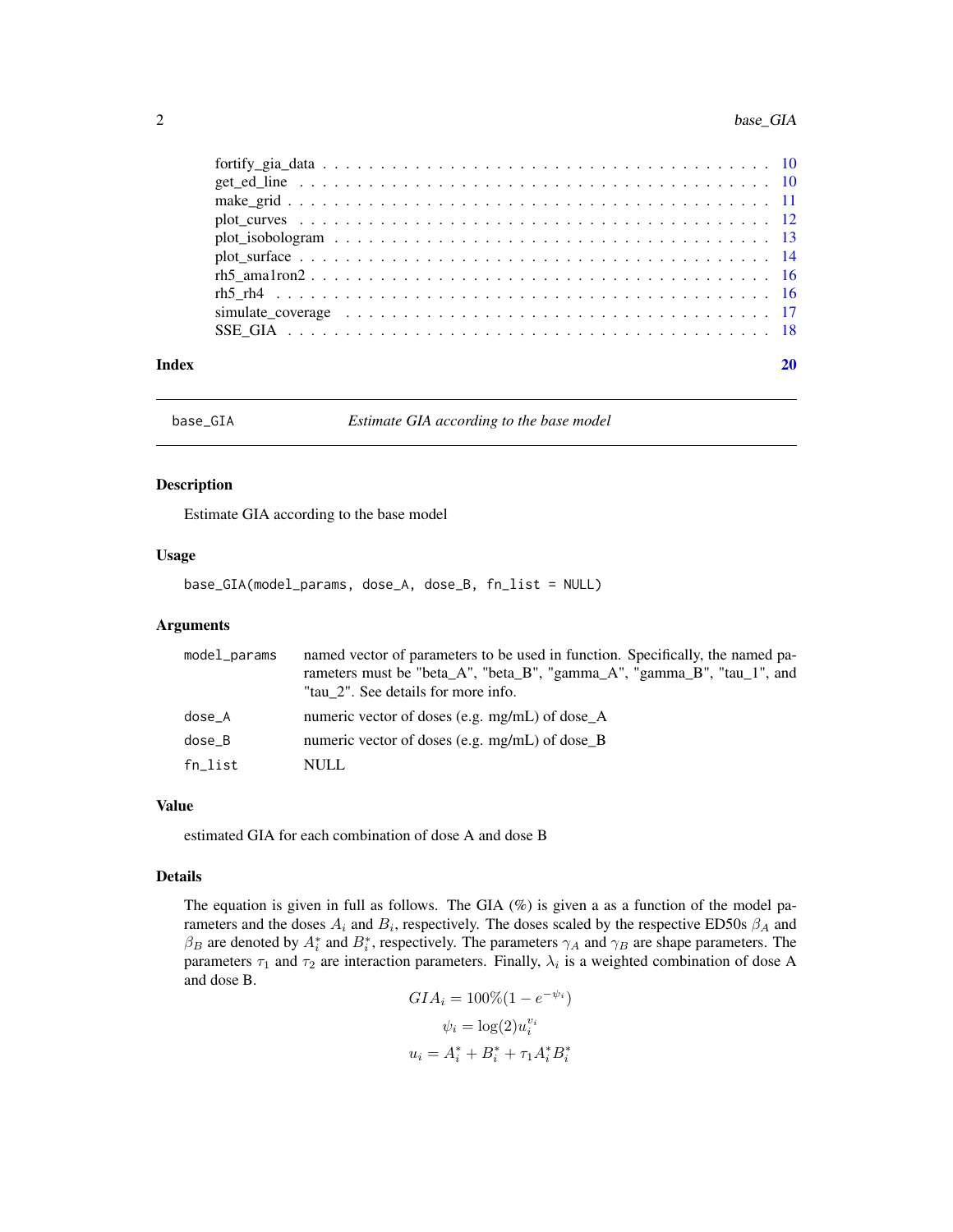<span id="page-2-0"></span>
$$
v_i = \lambda_i \gamma_A + (1 - \lambda_i)\gamma_B + \tau_1 \tau_2 \lambda_i (1 - \lambda_i)\gamma_A \gamma_B
$$

$$
\lambda_i = \frac{A_i^*}{A_i^* + B_i^*}
$$

$$
A_i^* = A_i/\beta_A
$$

$$
B_i^* = B_i/\beta_B
$$

# Examples

```
model_params \leq c("beta_A" = 1, "beta_B" = 2, "gamma_A" = .5,
"gamma_B" = .6, "tau_1" = 1, "tau_2" = 0)
dose_A <- c(0, 1, 0)
dose_B \leftarrow c(0, 0, 1)base_GIA(model_params, dose_A, dose_B)
```
boot\_GIA *Helper function for the bootstrap results*

# Description

Helper function for the bootstrap results

#### Usage

```
boot_GIA(
  par,
  gia_df,
  gia_est,
  n\_boot = 100,
  alpha = 0.05,
  GIA_fn = base_GIA,
  S_fn = calc_S_base,
  fn\_list = NULL,verbose = FALSE
\mathcal{L}
```

| par     | named vector of parameters, that correspond to those used in 'GIA_fn'.           |
|---------|----------------------------------------------------------------------------------|
| gia_df  | data frame with the following columns                                            |
|         | $\bullet$ dose Adose A mg/mL                                                     |
|         | $\bullet$ dose B dose B mg/mL                                                    |
|         | $\bullet$ GIAGIA                                                                 |
| gia_est | estimated values of GIA (these will be used as the 'truth')                      |
| n_boot  | number of boot straps to use to estimate confidence intervals of the parameters, |
|         | GIA estimates, and values of S. The default is 100. If $n\_boot = 0$ , then no   |
|         | bootstraps will be run and only the point estimates will be returned.            |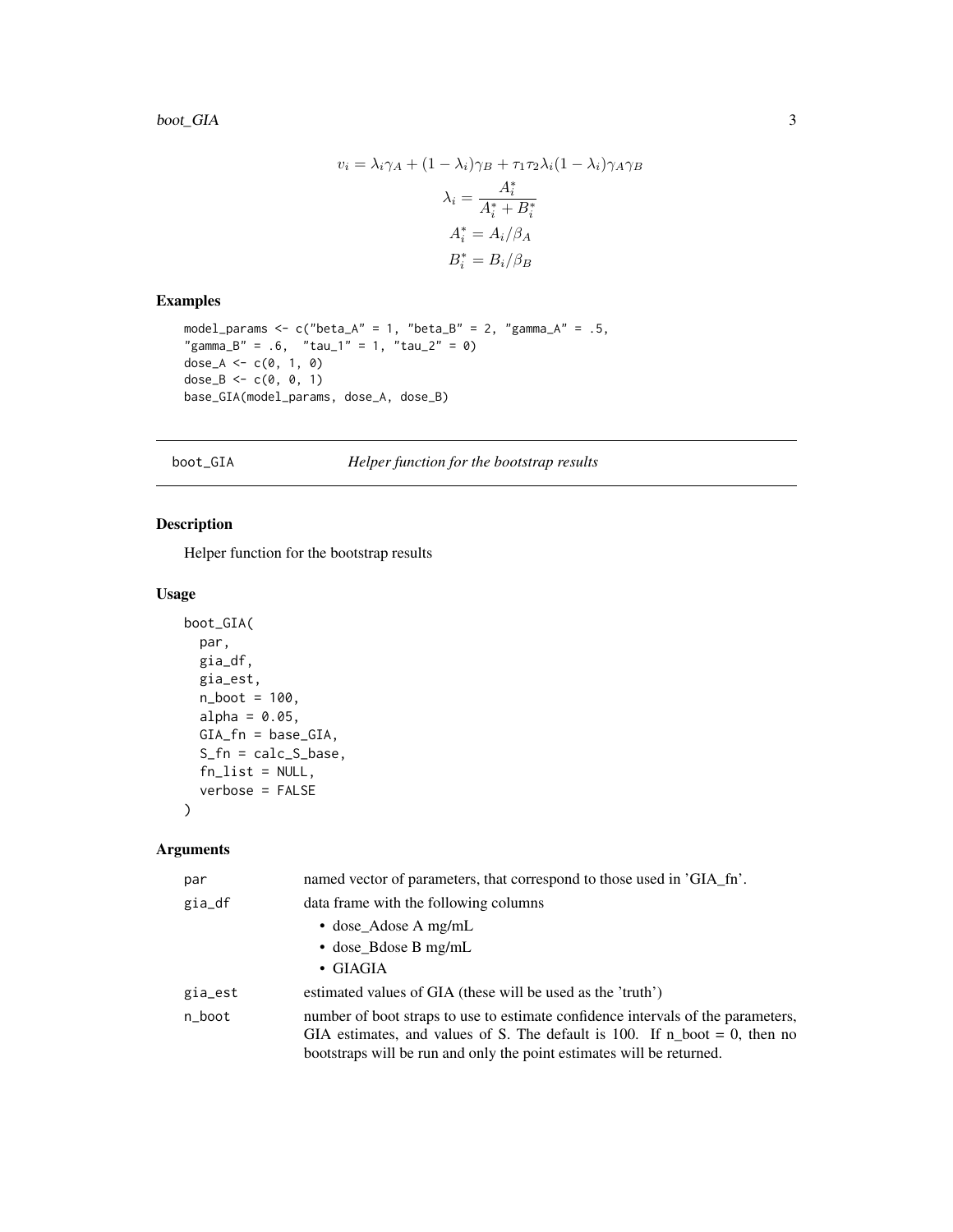<span id="page-3-0"></span>

| alpha   | value of alpha. Default is .05                                                                                        |
|---------|-----------------------------------------------------------------------------------------------------------------------|
| GIA_fn  | function to calculate the GIA from dose_A and dose_B combinations and given<br>set of parameters. Default is base_GIA |
| S fn    | Function to calculate S. Default is calc S base                                                                       |
| fn_list | additional arguments to pass to GIA fn                                                                                |
| verbose | logical indicating whether we should print where we are in the process. Default<br>is FALSE.                          |

a list with the following elements

- params\_esta data frame of dimension # of params x 4 where each row in the data frame is a parameter and where the columns are the mean, lower, alpha/2 quantile,and upper,100 alpha/2 quantile
- S\_est a data frame of one row x 4 where we provide the mean, lower, and upper estimates
- GIA\_estthe original data with additional columns of the mean, lower, and upper estimates for each dose combination

calc\_S *Calculate S generally*

# Description

Calculate S generally

# Usage

```
calc_S(best_pars, S_fn = calc_S_base, fn_list = NULL)
```
# Arguments

| best_pars | named vector of parameters. "tau 1" must be a name. As must "tau 2" and |  |
|-----------|-------------------------------------------------------------------------|--|
|           | "gamma A" and "gamma B"                                                 |  |
| S fn      | function to calculate                                                   |  |
| fn list   | NULL                                                                    |  |

# Value

Hewlett's S for the given model

```
best_pars <- c("tau_1" = 0,
               "tau_2" = 1,"gamma_A" = 1,"gamma_B<sup>"</sup> = 1)
calc_S_base(best_pars) # should be 1
```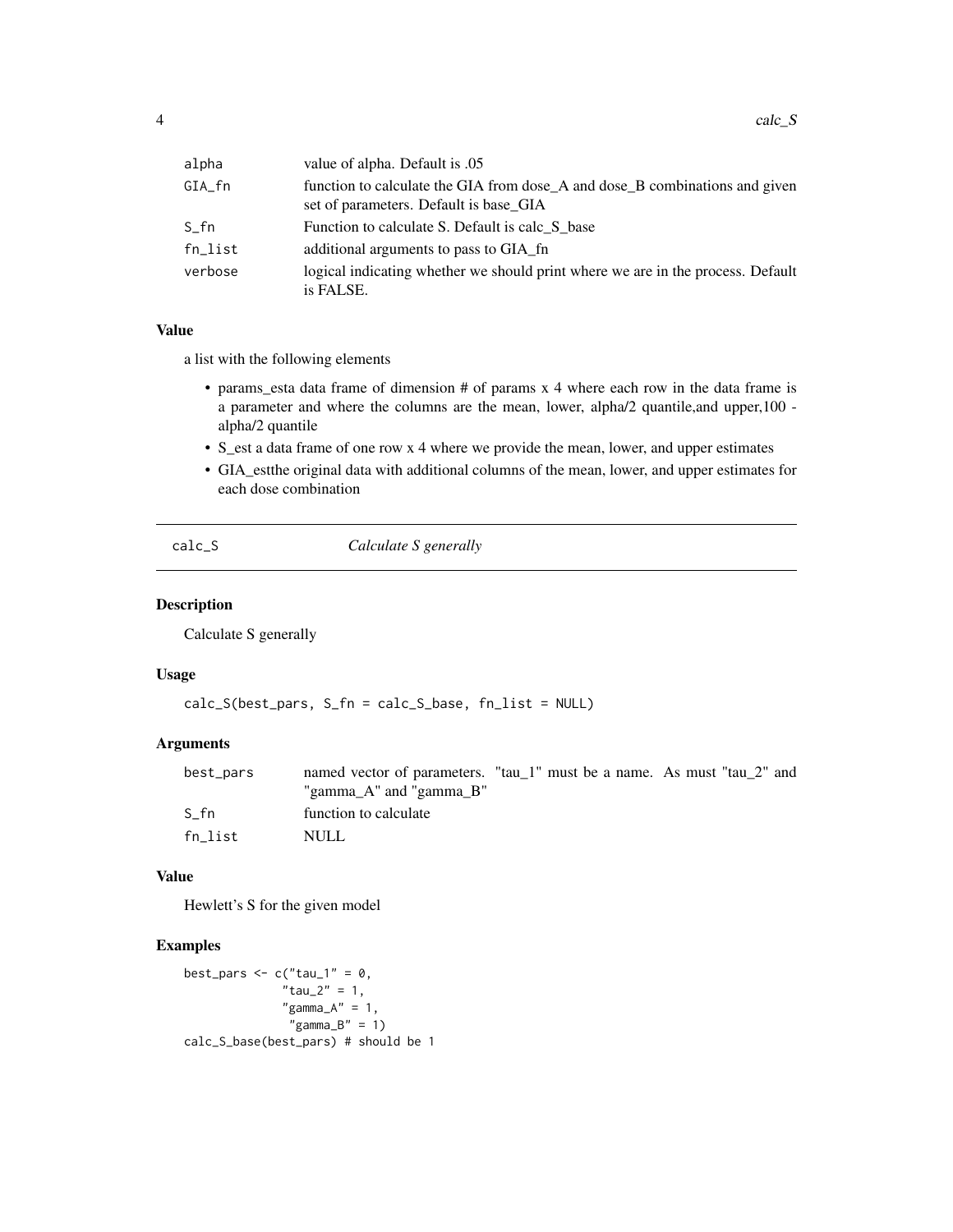<span id="page-4-0"></span>

# Description

Calculate S from given tau\_1 for base model

# Usage

```
calc_S_base(best_pars, fn_list = NULL)
```
# Arguments

| best_pars | named vector of parameters. "tau 1" must be a name. As must "tau 2" and |  |  |  |
|-----------|-------------------------------------------------------------------------|--|--|--|
|           | "gamma A" and "gamma B"                                                 |  |  |  |
| fn list   | NULL                                                                    |  |  |  |

# Value

Hewlett's S for the base model.

# Examples

```
best_pars <- c("tau_1" = 0,
               "tau_2" = 1,"gamma_A" = 1,"gamma_B<sup>n</sup> = 1)
calc_S_base(best_pars) # should be 1
```
cyrpa\_ripr *CyRPA and RIPR*

# Description

The data is the raw data for a combination dose of CyRPA and RIPR.

well one of iRBC (the max), uRBC (the min), RPMI (??), or comb (which is short for combination)

RIPR dose of RIPR in mg/mL

CyRPA dose of CyRPA in mg/mL

expxyrepz the results from experiment x, sub item y, repetition z

# Usage

cyrpa\_ripr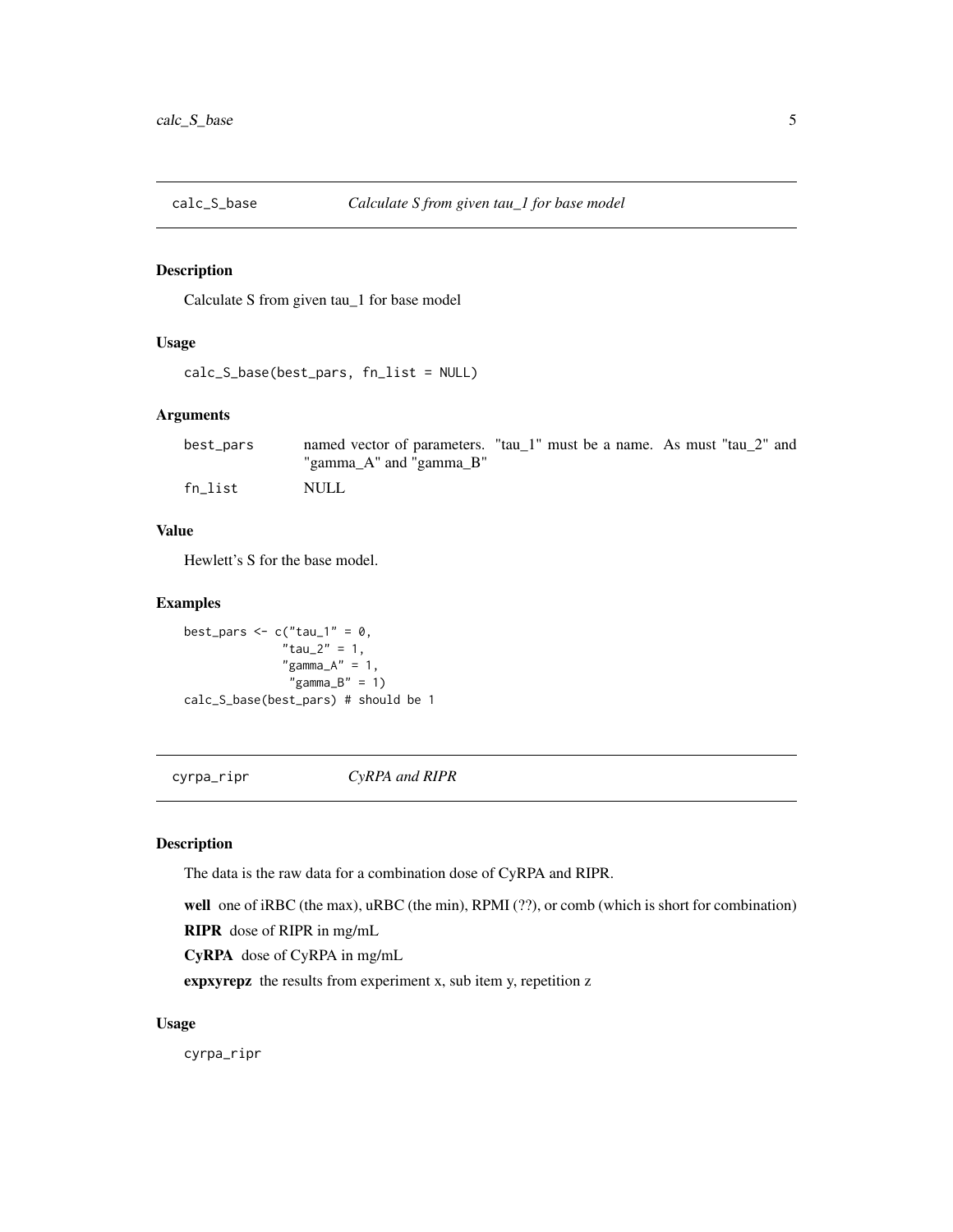# <span id="page-5-0"></span>Format

An object of class data.frame with 38 rows and 15 columns.

# Examples

```
data("cyrpa_ripr")
head(cyrpa_ripr)
```
design\_experiment *Helper function to generate code to run an experiment*

# Description

Helper function to generate code to run an experiment

# Usage

```
design_experiment(
 levels_A = c(0, 1 * 2^(-4:2)),levels_B = c(0, 2 * 2^(-4:2)),par = c(beta_A = 1, beta_B = 2, gamma_A = 0.5, gamma_B = 0.5, tau_1 = 3, tau_2 = 0.05),n_rep = 1,
 n_{\text{--}}\sin s = 100,noise\_par = c(a0 = 3, a1 = 0.01))
```
# Arguments

| levels A  | levels of A used in the combination                                           |
|-----------|-------------------------------------------------------------------------------|
| levels B  | levels of B used in the combination                                           |
| par       | named vector of model parameters                                              |
| n_rep     | number of total repetitions of experiment                                     |
| n_sims    | number of simulations to run                                                  |
| noise_par | named vector with 'a0' and 'a1' which are used to generate noise for the GIA. |

# Details

prints out code to copy and paste into R to simulate the expected coverage of your experiment under your designed hypothesis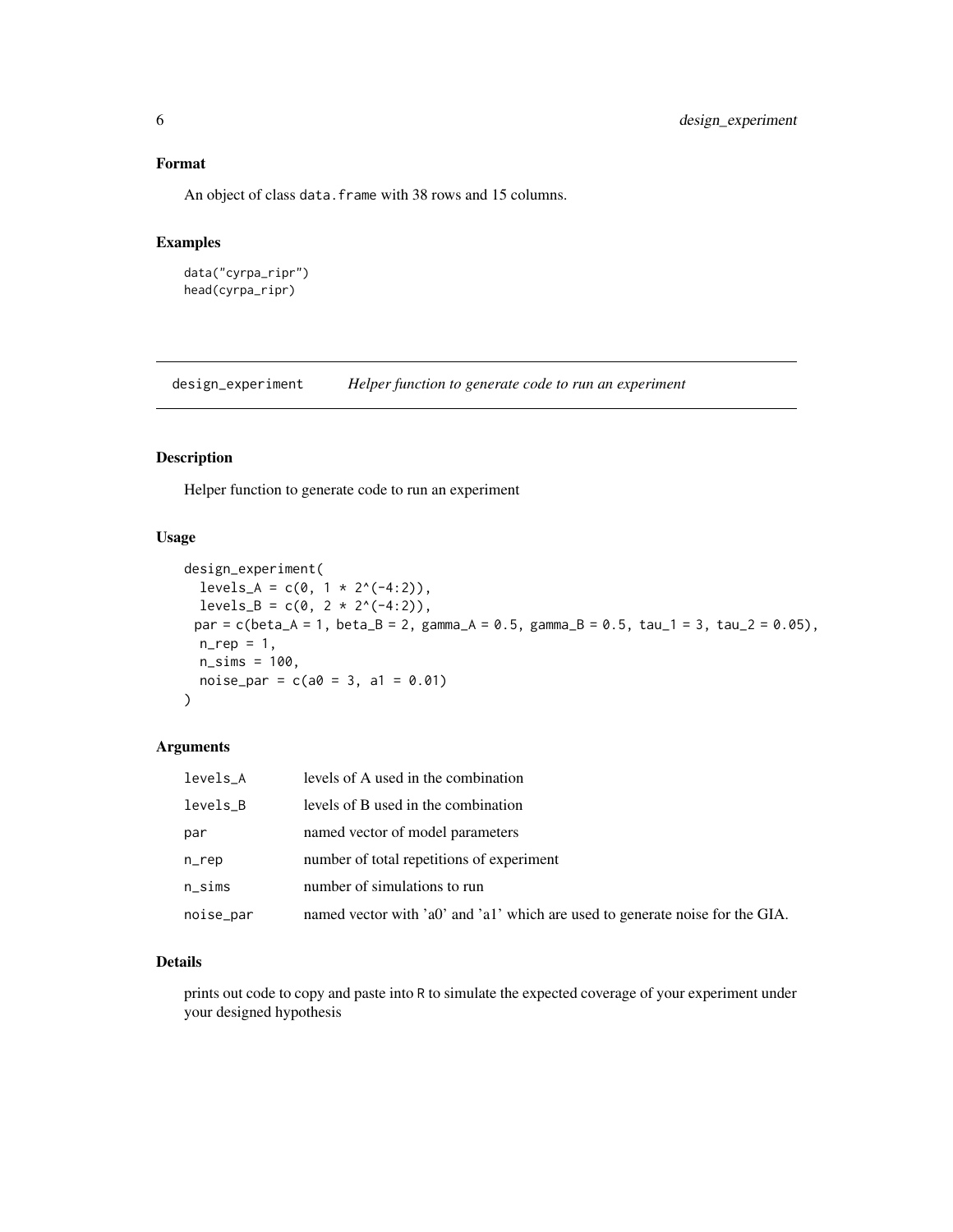<span id="page-6-0"></span>

# Description

Function to design an experimental grid of combinations

# Usage

```
design_grid(
  levels_A = c(\emptyset, 1 * 2^*(-4:2)),levels_B = c(0, 2 * 2^(-4:2)),n_rep = 1
\mathcal{L}
```
# Arguments

| levels A | levels of A used in the combination       |
|----------|-------------------------------------------|
| levels B | levels of B used in the combination       |
| n_rep    | number of total repetitions of experiment |

# Value

data frame with columns dose\_A, dose\_B, and GIA for all possible combinations

| estimate_GIA | Take in dose A and dose B combinations and estimate GIA |
|--------------|---------------------------------------------------------|
|--------------|---------------------------------------------------------|

# Description

Take in dose A and dose B combinations and estimate GIA

# Usage

```
estimate_GIA(model_params, dose_A, dose_B, fn = base_GIA, fn_list = NULL)
```

| model_params | named vector of parameters to be used in function                                               |
|--------------|-------------------------------------------------------------------------------------------------|
| dose_A       | numeric vector of doses (e.g. mg/mL) of dose_A                                                  |
| dose_B       | numeric vector of doses (e.g. $mg/mL$ ) of dose $B$                                             |
| fn           | the function used to calculate GIA. The default is base GIA. See ?base GIA for<br>more details. |
| fn_list      | additional parameters to pass to the function to estimate GIA                                   |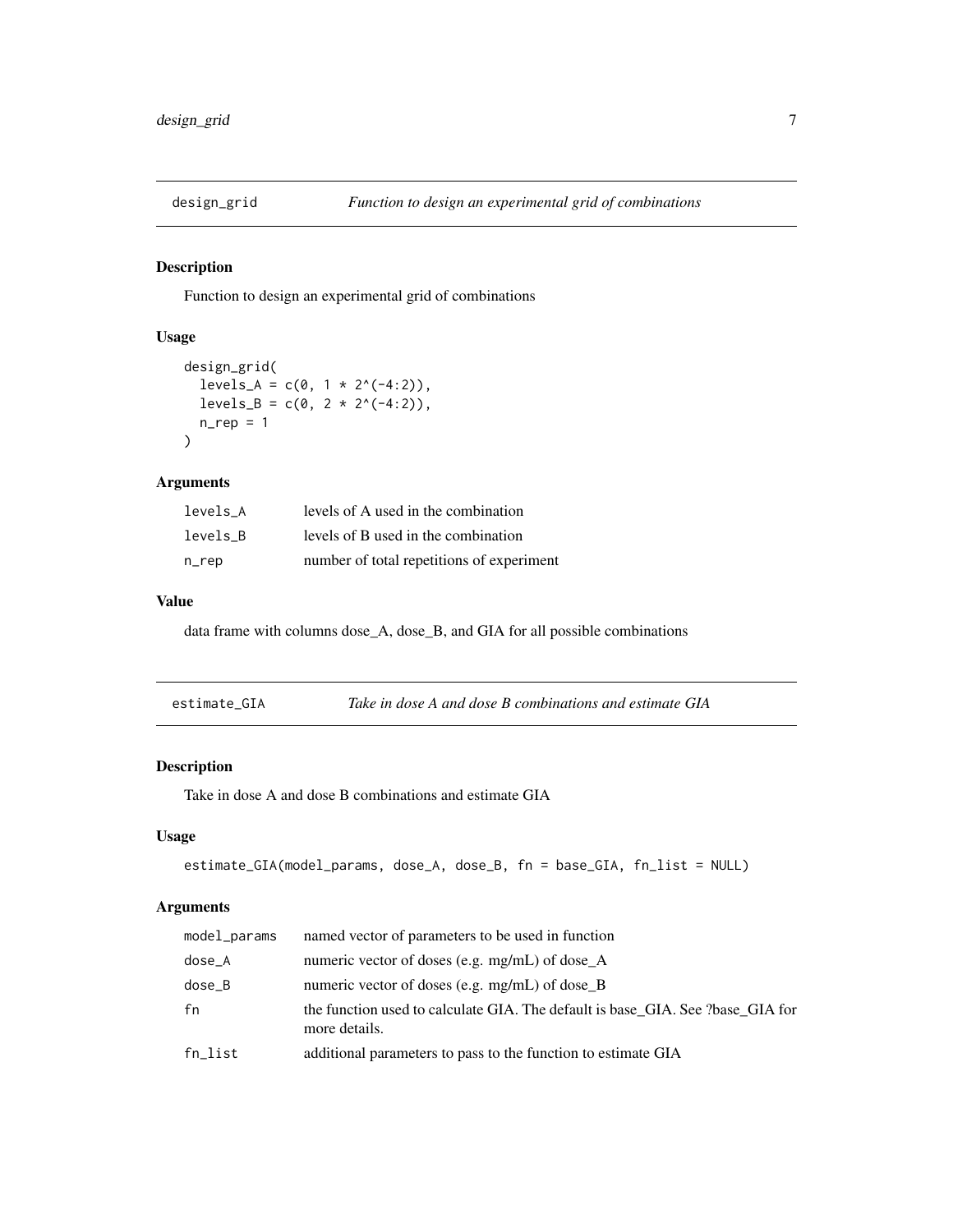<span id="page-7-0"></span>vector of the same size of dose\_A and dose\_B where each entry is the estimated GIA for the combination of dose A and dose B

# Examples

```
model_params <- c("beta_A" = 1, "beta_B" = 2, "gamma_A" = .5,"gamma_B" = .6, "tau_1" = 1, "tau_2" = 0)
dose_A <- c(0, 1, 0)
dose_B <- c(0, 0, 1)estimate_GIA(model_params, dose_A, dose_B)
```
estimate\_params *Estimate the parameters for a given data set and model*

# Description

Estimate the parameters for a given data set and model

#### Usage

```
estimate_params(
 data,
 init_params = c(beta_A = 0.25, beta_B = 0.25, gamma_A = 0.5, gamma_B = 0.5, tau_1 = 0,
    tau_2 = 0,
 n\_boot = 100,
 GIA_fn = base_GIA,
  S_fn = calc_S_base,
  fn\_list = NULL,alpha = 0.05,
 verbose = FALSE
\mathcal{L}
```

| data        | data frame with the following columns                                                                                                                                                                                                               |
|-------------|-----------------------------------------------------------------------------------------------------------------------------------------------------------------------------------------------------------------------------------------------------|
|             | $\bullet$ dose Adose A mg/mL                                                                                                                                                                                                                        |
|             | $\bullet$ dose_Bdose B mg/mL                                                                                                                                                                                                                        |
|             | $\bullet$ GIAGIA                                                                                                                                                                                                                                    |
| init_params | named vector of parameters, that correspond to those used in 'GIA_fn'. These<br>will be used as the initial guesses. A default is provided.                                                                                                         |
| n_boot      | number of boot straps to use to estimate confidence intervals of the parameters,<br>GIA estimates, and values of S. The default is 100. If $n_{\text{root}} = 0$ , then no<br>bootstraps will be run and only the point estimates will be returned. |
| GIA_fn      | function to calculate the GIA from dose_A and dose_B combinations and given<br>set of parameters. Default is base_GIA                                                                                                                               |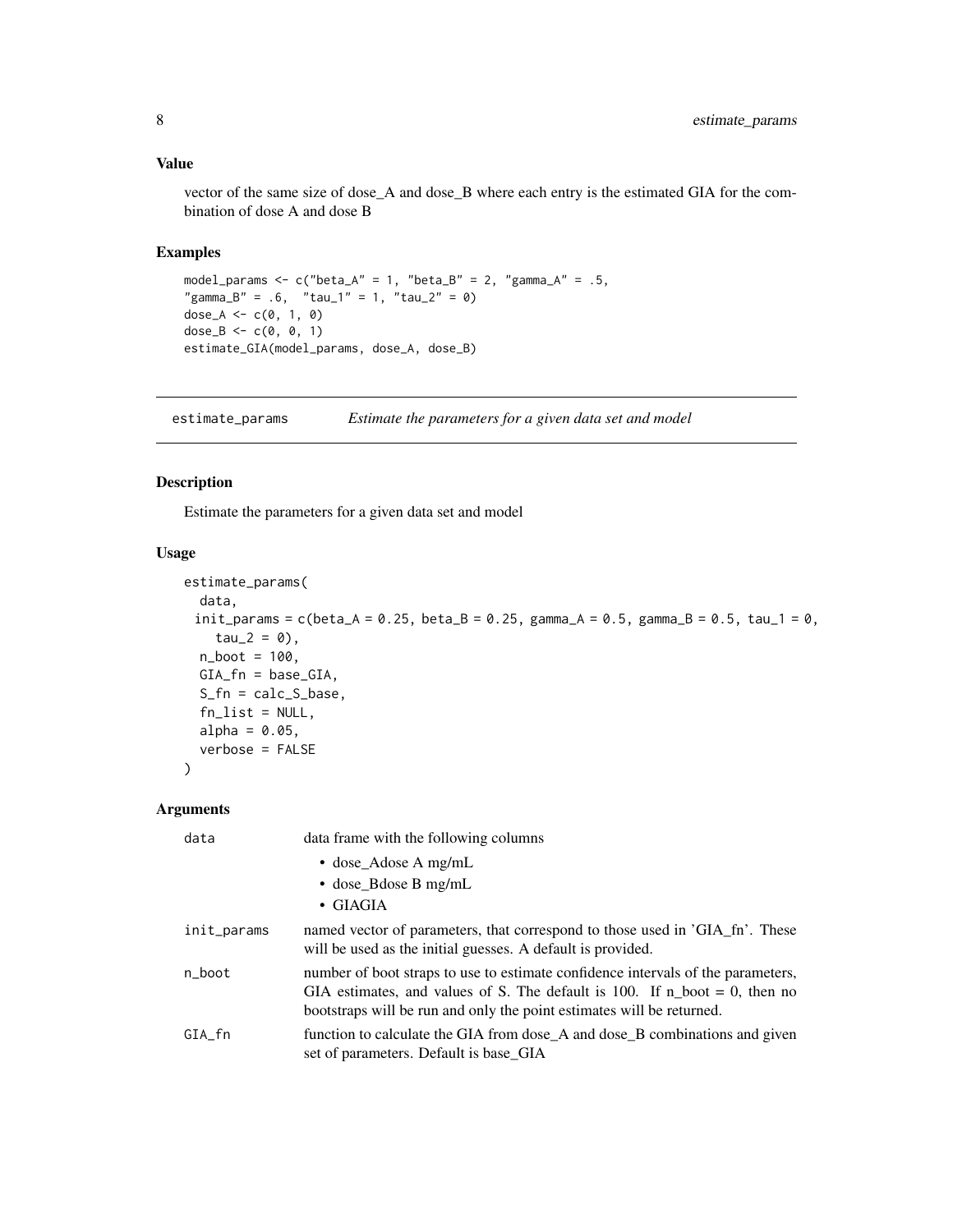| S fn    | Function to calculate S. Default is calc S base                                                                        |
|---------|------------------------------------------------------------------------------------------------------------------------|
| fn_list | additional arguments to pass to GIA fn                                                                                 |
| alpha   | alpha level used to produce CIs. The bootstrap will use a two-tailed method.<br>The default is .05 to produce a 95% CI |
| verbose | logical indicating whether we should print where we are in the process. Default<br>is FALSE.                           |

a list with the following elements

- params\_esta data frame of dimension # of params x 4 where each row in the data frame is a parameter and where the columns are the mean, lower, alpha/2 quantile, and upper,100 alpha/2 quantile
- S\_est a data frame of one row x 4 where we provide the mean, lower, and upper estimates
- GIA\_estthe original data with additional columns of the mean, lower, and upper estimates for each dose combination
- SSESum of Square Error for the model under the best (mean) parameters

```
df <- loewesadditivity::cyrpa_ripr
df$dose_A <- df$CyRPA
df$dose_B <- df$RIPR
data <- fortify_gia_data(df)
model_params \leq c("beta_A" = .5, "beta_B" = .5,
                 "gamma_A" = .5, "gamma_B" = .5,"tau_1" = 0, "tau_2" = 0)n_boot <- 10
GIA_fn <- base_GIA
S_fn <- calc_S_base
fn_list <- NULL
alpha <-.05
verbose <- FALSE
out <- estimate_params(data = data,
init_params = model_params,
n\_boot = n\_boot,GIA_fn = GIA_fn,
S_fn = S_fn,
fn_list = fn_list,
alpha = alpha,
verbose = verbose)
names(out)
```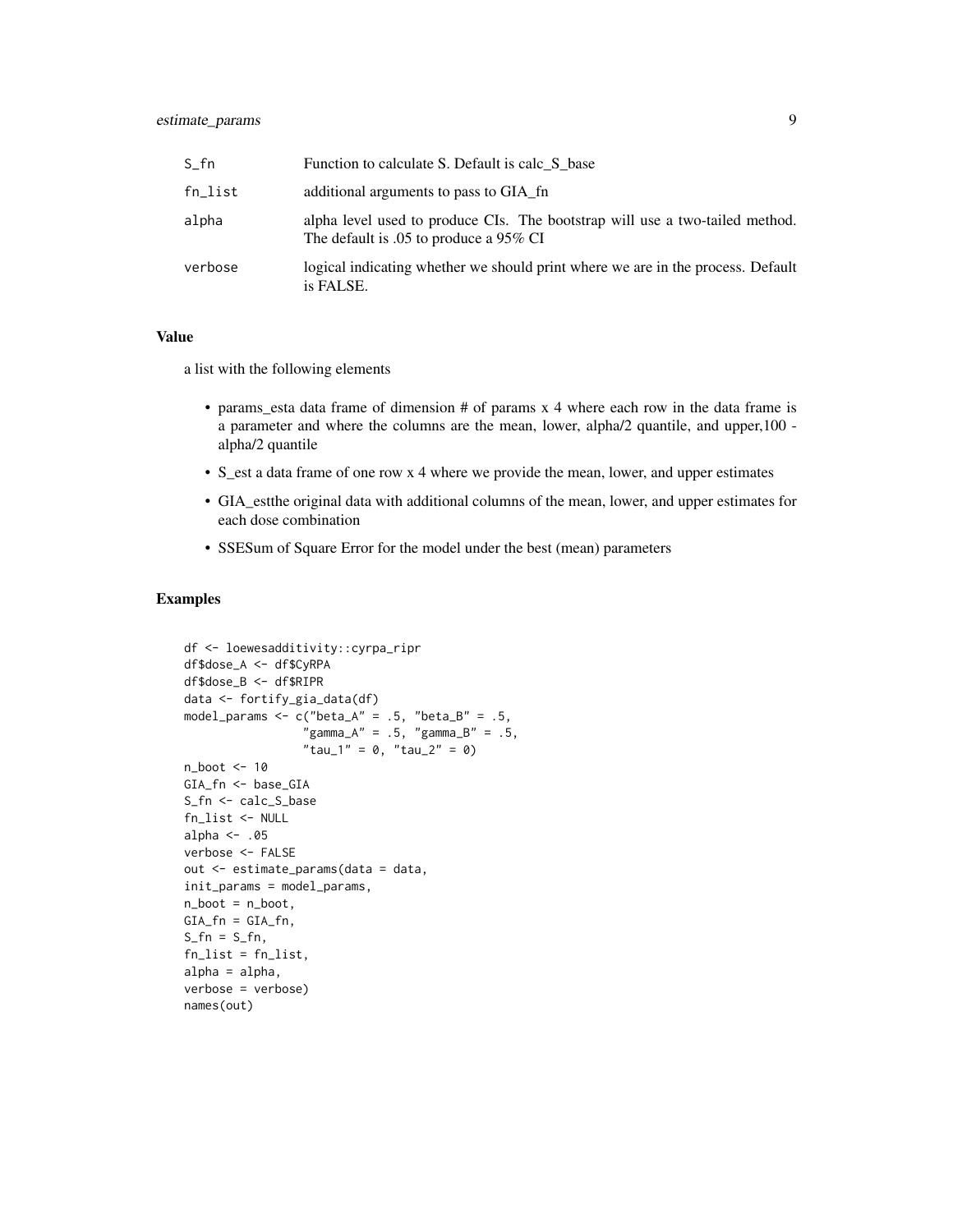<span id="page-9-0"></span>fortify\_gia\_data *Put GIA measurements into a dplyr format*

# Description

Put GIA measurements into a dplyr format

# Usage

fortify\_gia\_data(data)

# Arguments

| data | data frame of GIA measurements                                           |
|------|--------------------------------------------------------------------------|
|      | well one of "IRBC", "uRBC", "RPMI", or "comb"                            |
|      | <b>dose</b> A dose of A in mg/mL                                         |
|      | <b>dose B</b> dose of <b>B</b> in mg/mL                                  |
|      | $exp(X)(Y)rep(Z)$ where $X = 1$ or 2, $Y = a$ or b, and $Z = 1, 2,$ or 3 |

# Value

long data frame with columns well, dose\_A, dose\_B, plate, exp\_num (experiment number), plate (a or b), rep\_num (repetition number), gia\_mean, and average iRBC and uRBC

# Examples

```
df <- loewesadditivity::rh5_ama1ron2
df$dose_A <- df$RH5
df$dose_B <- df$AMA1RON2
fortified_df <- fortify_gia_data(df)
head(fortified_df)
```
get\_ed\_line *Helper function to get the ED50 line*

# Description

Helper function to get the ED50 line

# Usage

```
get_ed_line(
  grid\_width = 50,par,
 GIA_fn = base_GIA,
 fn_list = NULL,
  ed_val = 50)
```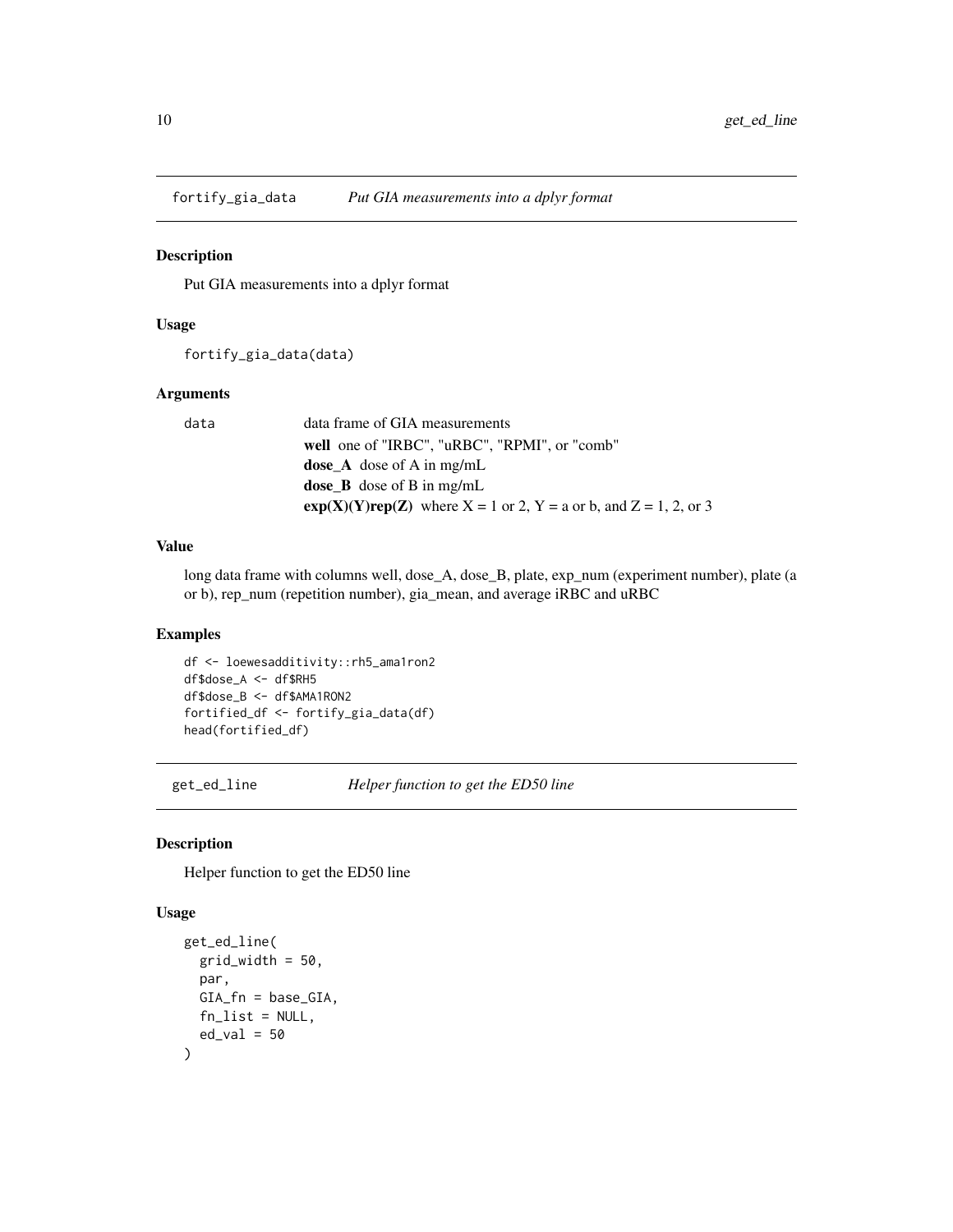# <span id="page-10-0"></span>make\_grid 11

# Arguments

| grid_width | number of levels to find points at      |
|------------|-----------------------------------------|
| par        | named vector of parameters              |
| GIA_fn     | function to calculate GIA               |
| fn_list    | additional parameters to pass to GIA_fn |
| ed_val     | Which line to compute. Default is 50    |

# Value

data frame with the following columns

dose\_A dose of A (unscaled) dose\_B dose of B (unscaled) GIA value of GIA %

# make\_grid *Make a grid of points*

# Description

Make a grid of points

# Usage

make\_grid( $n = 40$ , par, Amax = 2, Bmax = 2, n\_reps = 1)

# Arguments

| n      | number of levels on each side (Total grid is $n^2$ ). Default is 40  |
|--------|----------------------------------------------------------------------|
| par    | named vector of model parameters                                     |
| Amax   | max amount of number of ED50s. Default is 2                          |
| Bmax   | max amount of number of ED50s. Default is 2.                         |
| n_reps | number of replicates to repeat entire grid/experiment. Default is 1. |

# Value

data frame with the following columns

dose\_A unscaled dose of A

dose\_B unscaled dose o B

rep replicate number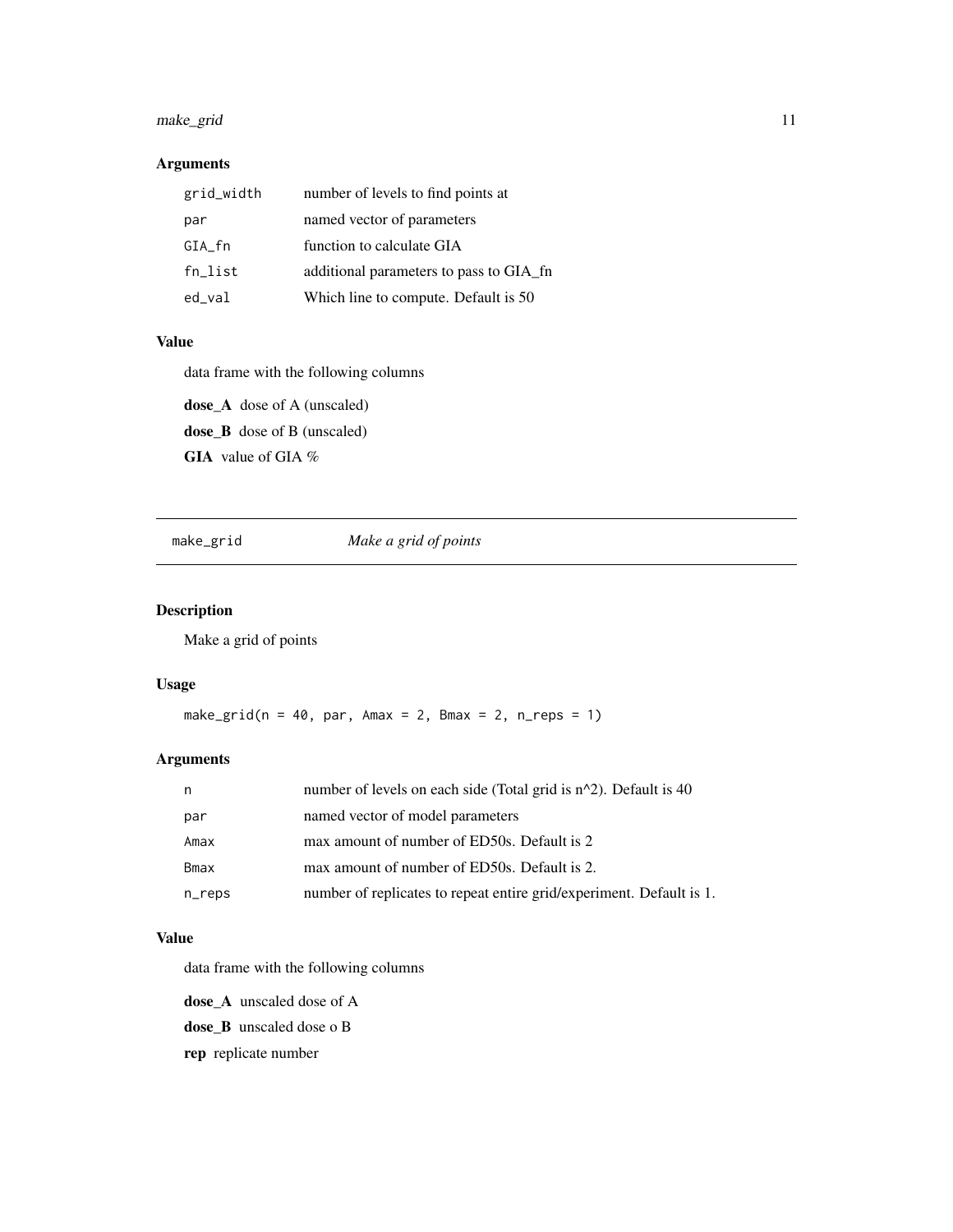# Examples

```
n < -40par \leq c("beta_A" = 1, "beta_B" = 2)
out \leq make_grid(n = 2, par = par)
exp_out <- data.frame(dose_A = c(0, 2, 0, 2),
                     dose_B = c(0, 0, 4, 4),
                      rep = 1
```
plot\_curves *Plot the surface and observations*

# Description

Plot the surface and observations

# Usage

```
plot_curves(
 est_list,
 dose_A = "Dose A",
 dose_B = "Dose B",title = "Curves of Dose Combos",
 subtitle = ",
 base_size = 14
)
```
# Arguments

| est_list  | output from estimate_params |
|-----------|-----------------------------|
| dose_A    | to pass to ggplot           |
| dose_B    | to pass to ggplot           |
| title     | to pass to ggplot           |
| subtitle  | to pass to ggplot           |
| base_size | to pass to ggplot           |

#### Value

ggplot object

```
df <- loewesadditivity::cyrpa_ripr
df$dose_A <- df$CyRPA
df$dose_B <- df$RIPR
data <- fortify_gia_data(df)
model_params <- c("beta_A" = .5, "beta_B" = .5,
```
<span id="page-11-0"></span>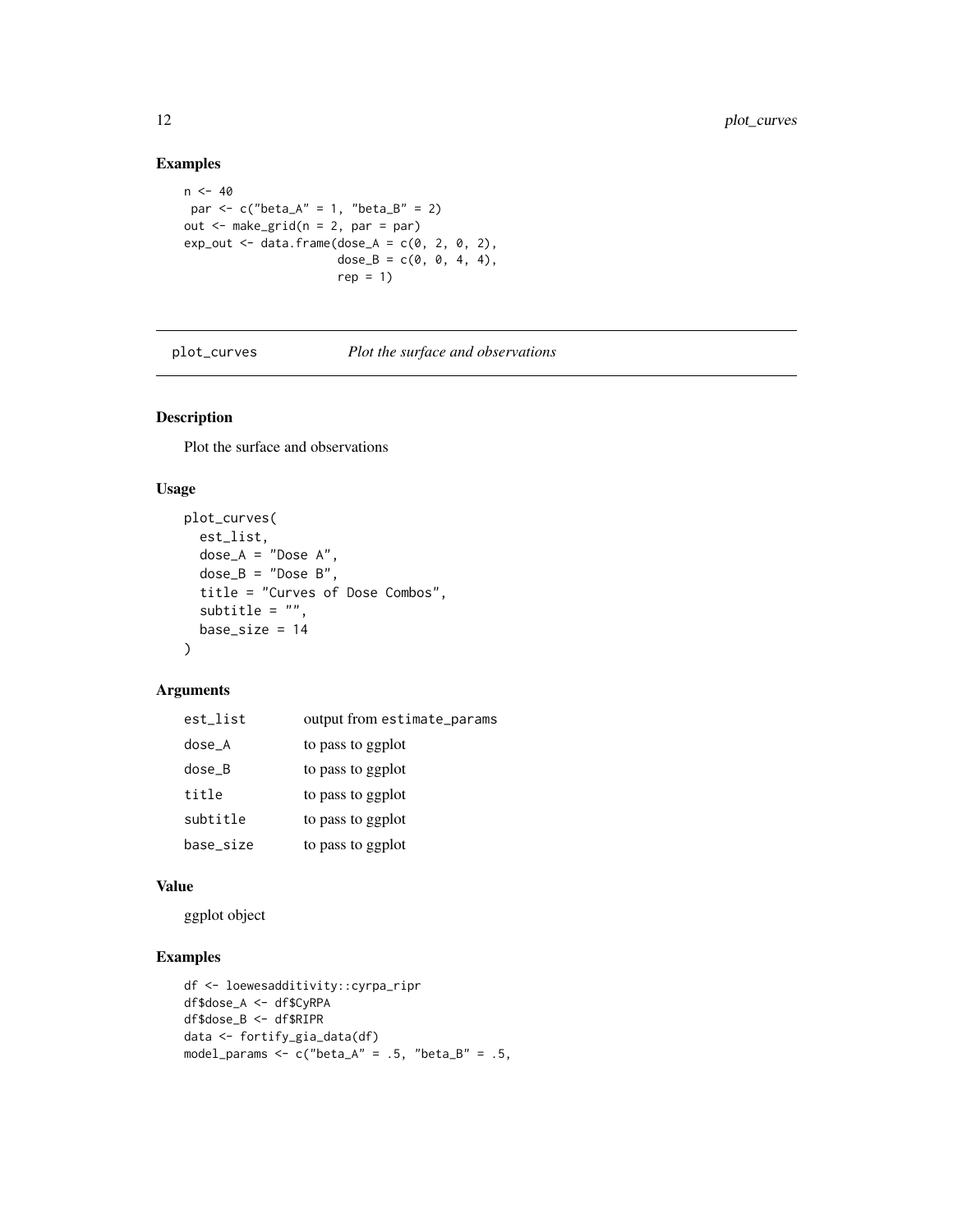# <span id="page-12-0"></span>plot\_isobologram 13

```
"gamma_A" = .5, "gamma_B" = .5,"tau_1" = 0, "tau_2" = 0)
n_boot <- 10
GIA_fn <- base_GIA
S_fn <- calc_S_base
fn_list <- NULL
alpha <- .05
verbose <- FALSE
out <- estimate_params(data = data,
init_params = model_params,
n_boot = n_boot,
GIA_fn = GIA_fn,
S_f n = S_f n,
fn_list = fn_list,
alpha = alpha,
verbose = verbose)
plots <- plot_curves(out, dose_A = "CyRPA",
dose_B = "RIPR")
```
plot\_isobologram *Plot the estimated isobologram*

# Description

Plot the estimated isobologram

# Usage

```
plot_isobologram(
 est_list,
 dose_A = "Dose A",
 dose_B = "Dose B",GIA_fn = base_GIA,
 fn\_list = NULL,title = "Isobologram Dose Combos",
  subtitle = ",
 base_size = 14
)
```

| est_list | output from estimate_params            |
|----------|----------------------------------------|
| dose_A   | to pass to ggplot                      |
| dose_B   | to pass to ggplot                      |
| GIA_fn   | function to calculate GIA              |
| fn_list  | additional arguments to pass to GIA fn |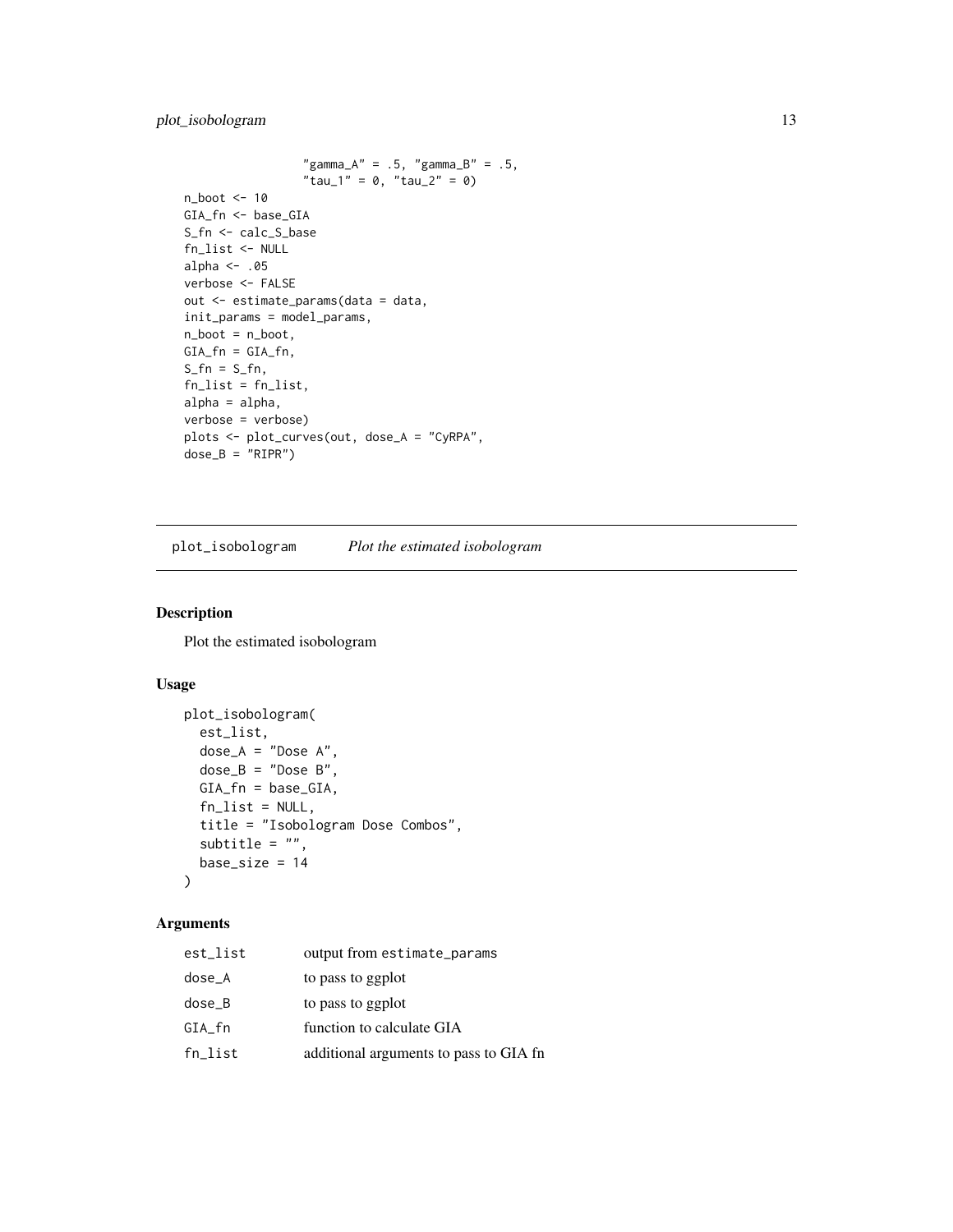<span id="page-13-0"></span>

| title     | to pass to ggplot |
|-----------|-------------------|
| subtitle  | to pass to ggplot |
| base_size | to pass to ggplot |

ggplot object

# Examples

```
df <- loewesadditivity::cyrpa_ripr
df$dose_A <- df$CyRPA
df$dose_B <- df$RIPR
data <- fortify_gia_data(df)
model_params \leq c("beta_A" = .5, "beta_B" = .5,
                 "gamma_A" = .5, "gamma_B" = .5,"tau_1" = 0, "tau_2" = 0)n_boot <- 10
GIA_fn <- base_GIA
S_fn <- calc_S_base
fn_list <- NULL
alpha <- .05
verbose <- FALSE
out <- estimate_params(data = data,
init_params = model_params,
n_boot = n_boot,
GIA_fn = GIA_fn,
S_fn = S_fn,
fn_list = fn_list,
alpha = alpha,
verbose = verbose)
plot_curves(out, dose_A = "CyRPA",
dose_B = "RIPR")
```
plot\_surface *Plot the surface and observations*

# Description

Plot the surface and observations

# Usage

```
plot_surface(
 est_list,
  GIA_fn = base_GIA,
  fn_list = NULL,
  xlab = "Dose A",
```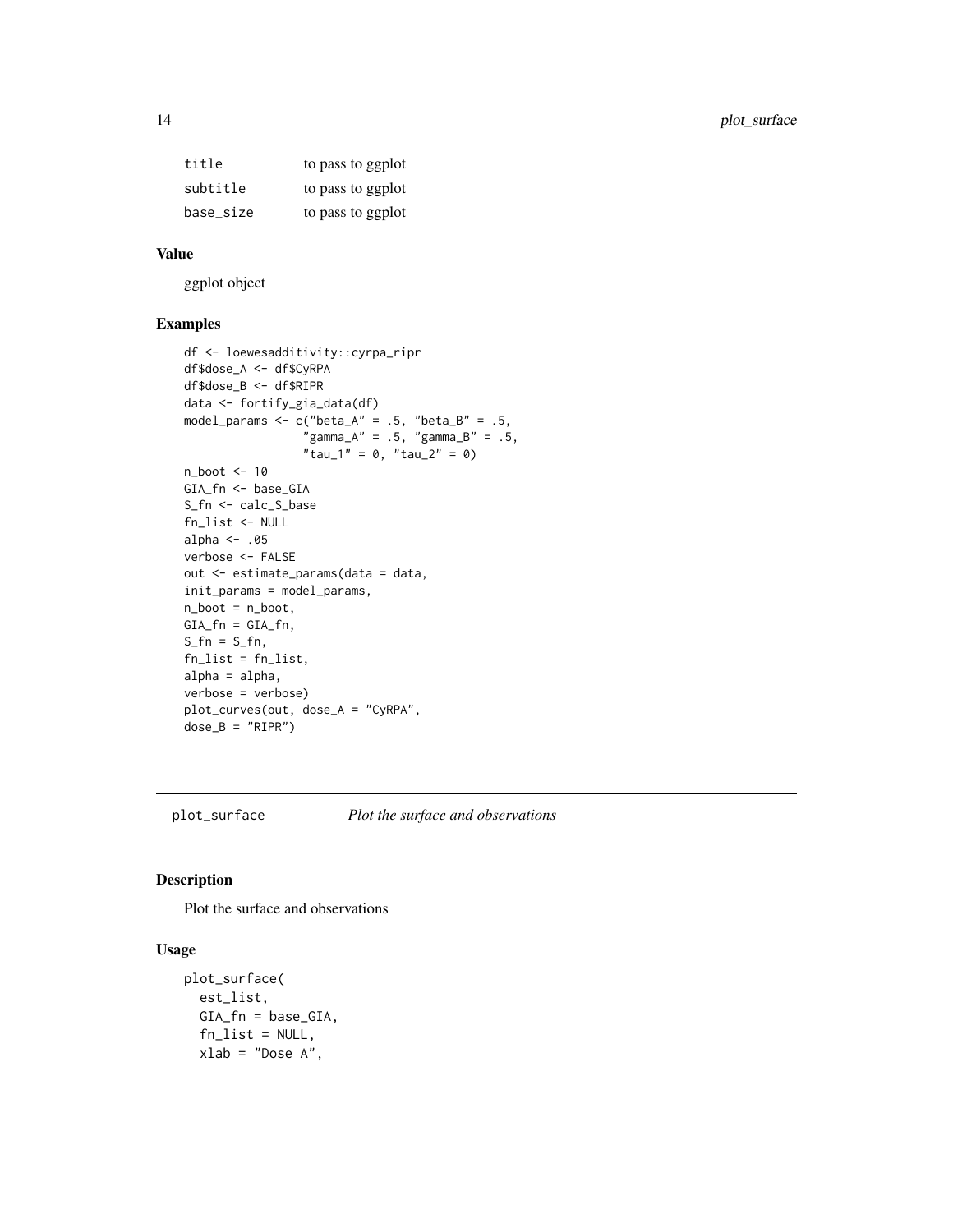# plot\_surface 15

```
ylab = "Dose B",
 title = "Surface Plot of Doses",
 subtitle = ",
 base_size = 14
)
```
# Arguments

| est_list  | output from estimate_params            |
|-----------|----------------------------------------|
| GIA_fn    | function to calculate GIA              |
| fn_list   | additional arguments to pass to GIA fn |
| xlab      | to pass to ggplot                      |
| vlab      | to pass to ggplot                      |
| title     | to pass to ggplot                      |
| subtitle  | to pass to ggplot                      |
| base_size | to pass to ggplot                      |
|           |                                        |

# Value

ggplot object

```
df <- loewesadditivity::cyrpa_ripr
df$dose_A <- df$CyRPA
df$dose_B <- df$RIPR
data <- fortify_gia_data(df)
model_params <- c("beta_A" = .5, "beta_B" = .5,
                 "gamma_A" = .5, "gamma_B" = .5,"tau_1" = 0, "tau_2" = 0)
n_boot <- 10
GIA_fn <- base_GIA
S_fn <- calc_S_base
fn_list <- NULL
alpha \leq -0.05verbose <- FALSE
out <- estimate_params(data = data,
init_params = model_params,
n_boot = n_boot,
GIA_fn = GIA_fn,
S_f n = S_f n,
fn_list = fn_list,
alpha = alpha,
verbose = verbose)
plot_surface(out)
```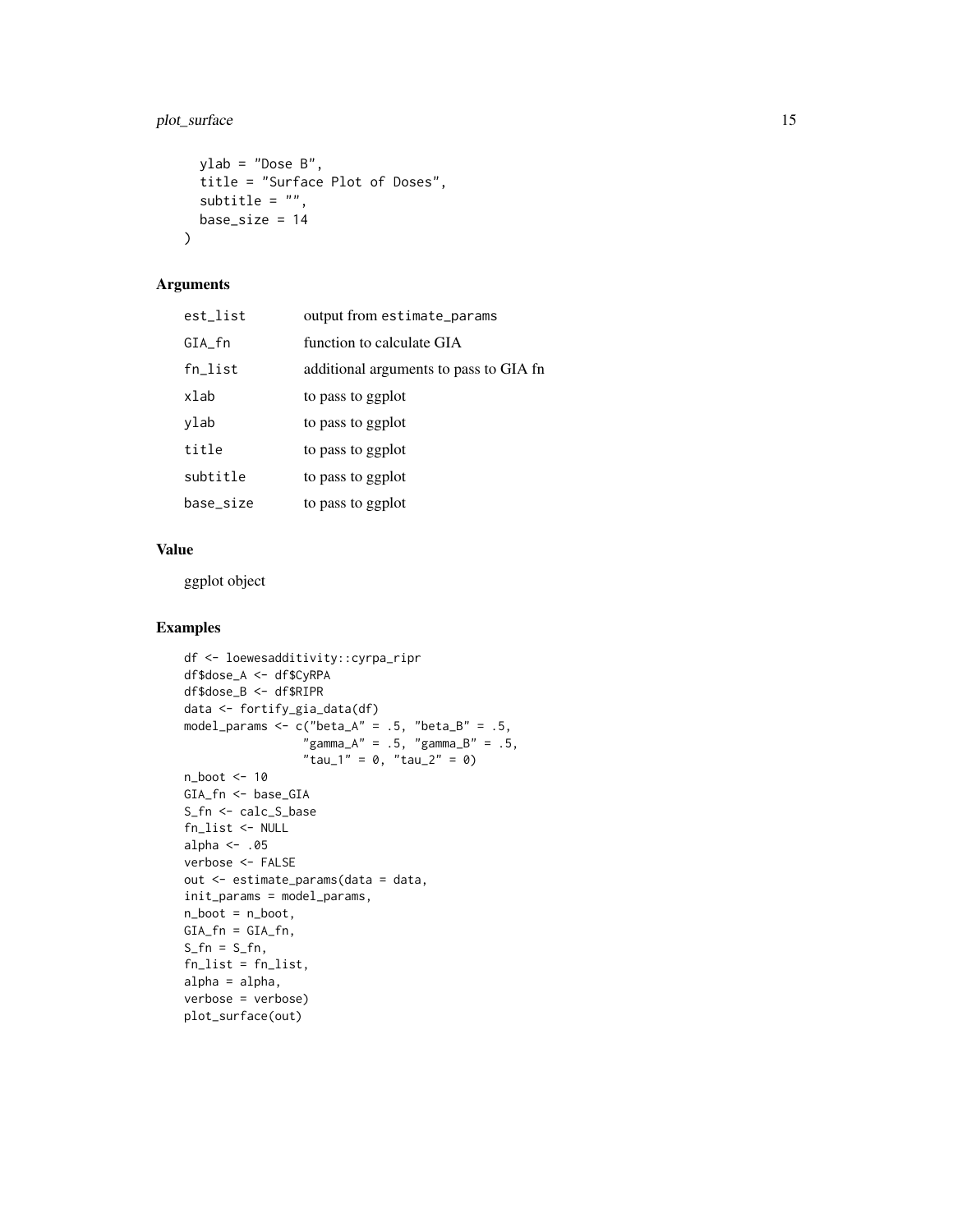<span id="page-15-0"></span>

#### Description

The data is the raw data for a combination dose of RH5 and AMA1RON2. The data was collected by PEOPLE and on DATE on this GRANT.

#### Usage

rh5\_ama1ron2

#### Format

a 38 x 15 data set where the columns are of the following format

well one of iRBC (the max), uRBC (the min), RPMI (??), or comb (which is short for combination)

AMA1RON2 dose of AMA1RON2 in mg/mL

RH5 dose of RH5 in mg/mL

expxyrepz the results from experiment x, sub item y, repetition z

# Examples

data("rh5\_ama1ron2") head(rh5\_ama1ron2)

rh5\_rh4 *RH5 and RH4*

#### Description

The data is the raw data for a combination dose of RH5 and RH4. The data was originally published in Williams et al. (2018).

# Usage

rh5\_rh4

#### Format

a 48 x 3 data set where the columns are of the following format

RH4 dose of RH4 in mg/mL

RH5 dose of RH5 in mg/mL

GIA Percent Growth inhibition assay averaged over two experiments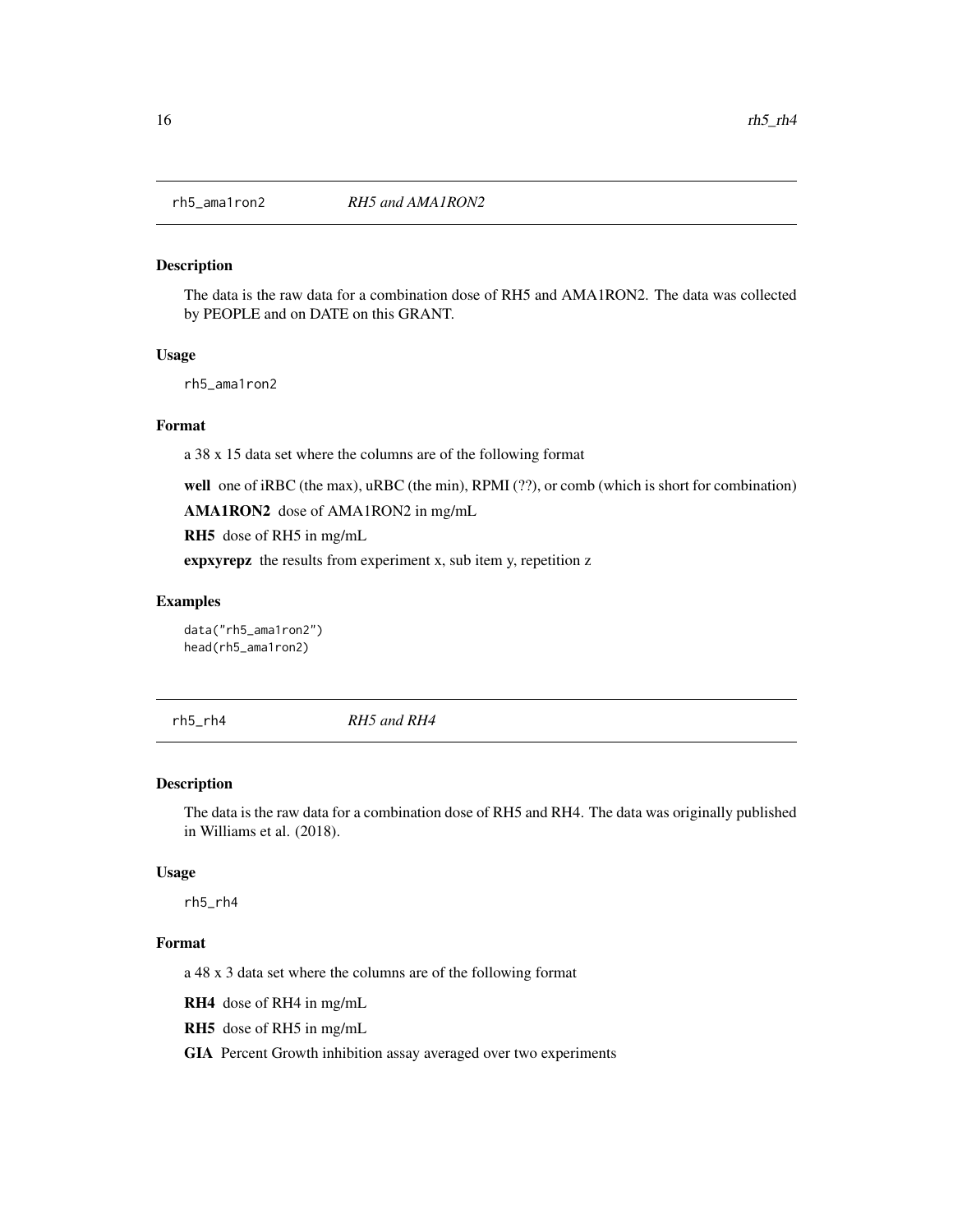# <span id="page-16-0"></span>simulate\_coverage 17

# Examples

```
data("rh5_rh4")
head(rh5_rh4)
```
simulate\_coverage *Simulate a GIA model with an assumed error structure*

# Description

Simulate a GIA model with an assumed error structure

# Usage

```
simulate_coverage(
 n\_sims = 10,
 n_boot = 100,
 verbose = TRUE,
 experimental_grid,
 model_par,
 alpha = 0.05,
 noise_par = c(a0 = 2, a1 = 0.01),
 GIA_fn = base_GIA,
 S_fn = calc_S_base,
  fn_list = NULL
\mathcal{L}
```

| $n$ _sims         | number of coverage simulations                                                                          |  |
|-------------------|---------------------------------------------------------------------------------------------------------|--|
| n_boot            | number of bootstraps to use in each simulation                                                          |  |
| verbose           | logical indicating whether we should use print statements. Default is TRUE                              |  |
| experimental_grid |                                                                                                         |  |
|                   | data frame with columns 'dose_A' and 'dose_B'                                                           |  |
| model_par         | named vector of parameters corresponding to those used in GIA_fn()                                      |  |
| alpha             | alpha level used to produce confidence intervals for each bootstrap                                     |  |
| noise_par         | named vector for the noise parameter. Must have names "a0" and "a1". See<br>?base_gia for more details. |  |
| GIA_fn            | function used to calculate GIA. Default is base_GIA().                                                  |  |
| $S_fn$            | function to calculate S                                                                                 |  |
| fn list           | additional parameters to pass to GIA_fn                                                                 |  |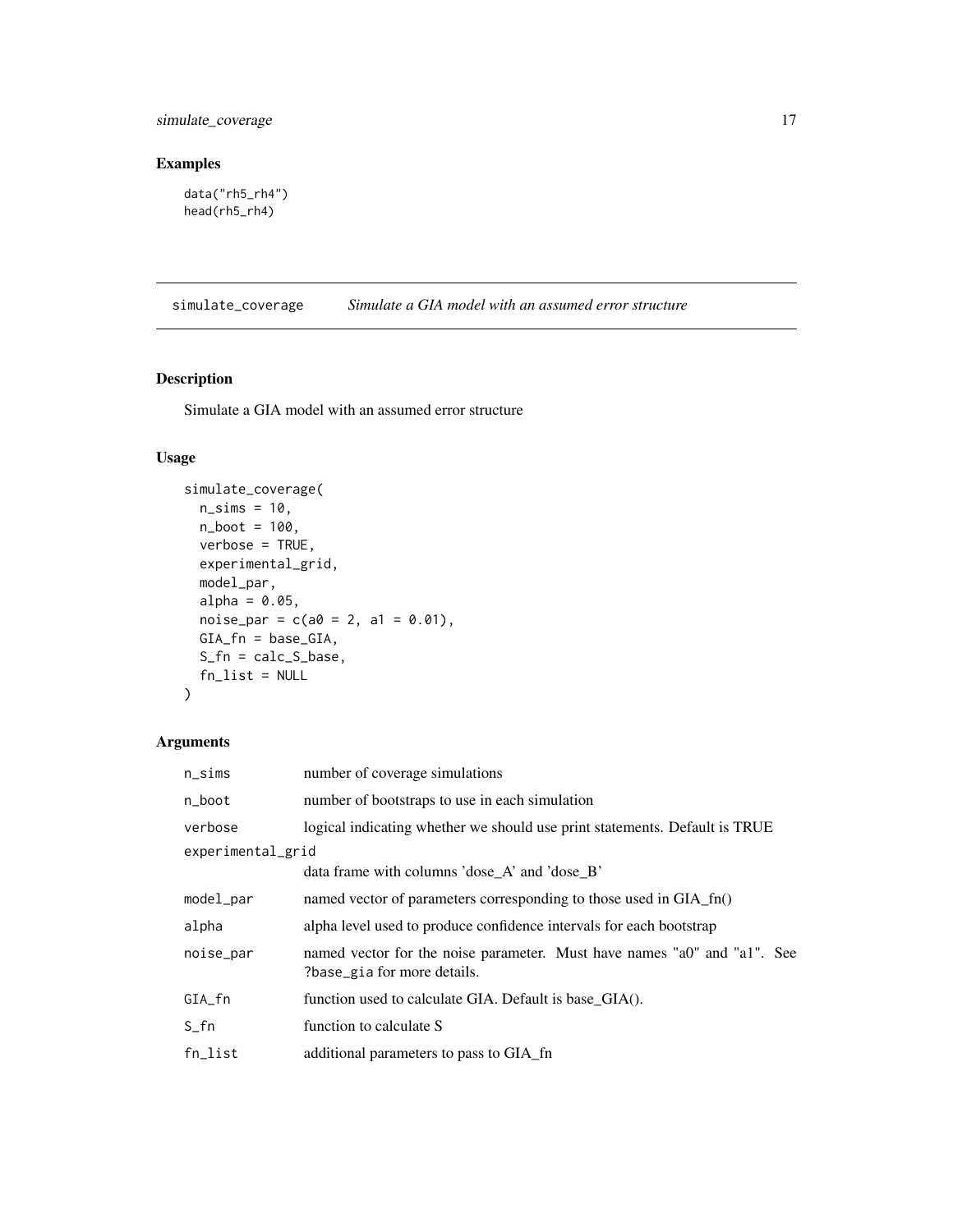<span id="page-17-0"></span>list with the following entries

- interaction\_cov This is the percent of times 0 was in the (1-alpha)% confidence interval for the interaction term "tau\_1" from the simulated results
- params\_cov This is the percent of times the true model parameter (those from model\_par) lies in the (marginal) 95% confidence interval for that model parameter.

tau\_pos This is the percent of times the (1-alpha)% CI of "tau\_1" was completely above 0.

tau\_neg This is the percent of times  $(1-\alpha)/\%$  CI of "tau\_1" is completely below zero

#### Examples

```
df <- loewesadditivity::cyrpa_ripr
df$dose_A <- df$CyRPA
df$dose_B <- df$RIPR
data <- fortify_gia_data(df)
model_params <- c("beta_A" = .247, "beta_B" = .224,"gamma_A" = .734, "gamma_B" = .806,"tau_1" = .28, "tau_2" = -.28)
experimental_grid <- make_grid(par = model_params,
                        n = 5n_boot <- 100
n_sims \leq -10GIA_fn <- base_GIA
S_fn <- calc_S_base
fn_list <- NULL
alpha <- .05
verbose <- TRUE
## NOT RUN
##out <- simulate_coverage(n_sims = n_sims,
 ## n_boot = n_boot,
  ## verbose = TRUE,
   ## experimental_grid = experimental_grid,
   ## model_par = model_params,
    ## alpha = .05,
  ## noise\_par = c("a0" = 3, "a1" = .01),## GIA_fn = base_GIA,
  ## fn_list = NULL)
##out
```
SSE\_GIA *Calculate the Sum of Squared Error*

#### Description

Calculate the Sum of Squared Error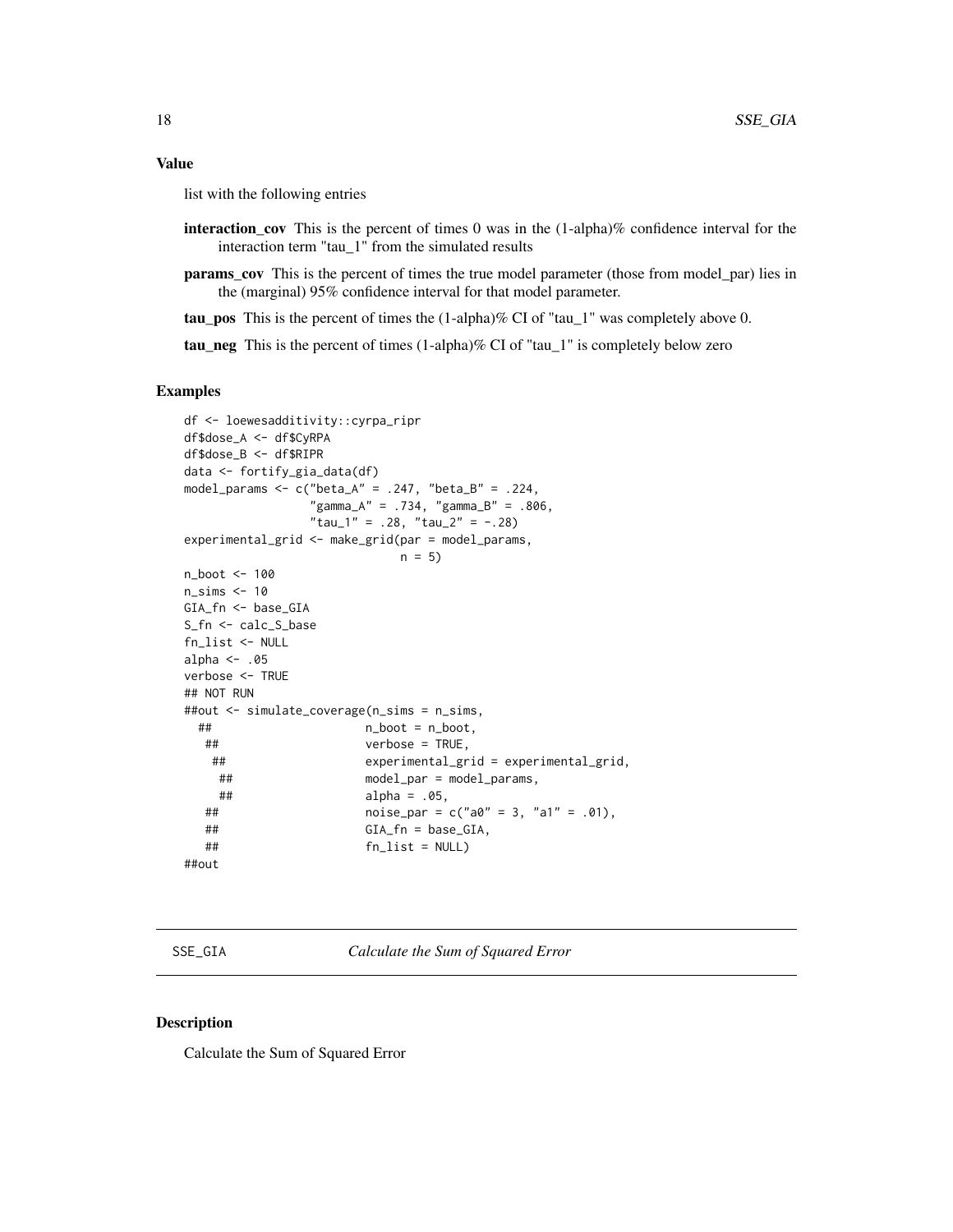#### $SSE_GIA$  19

# Usage

SSE\_GIA(par, data, GIA\_fn = base\_GIA, fn\_list = NULL)

# Arguments

| par     | named vector of parameters          |
|---------|-------------------------------------|
| data    | $\bullet$ dose Adose A mg/mL        |
|         | $\bullet$ dose B dose B mg/mL       |
|         | $\bullet$ GIAGIA                    |
| GIA_fn  | function to calculate GIA           |
| fn_list | additional arguments to pass GIA_fn |

# Value

sum of square error between observed and estimated